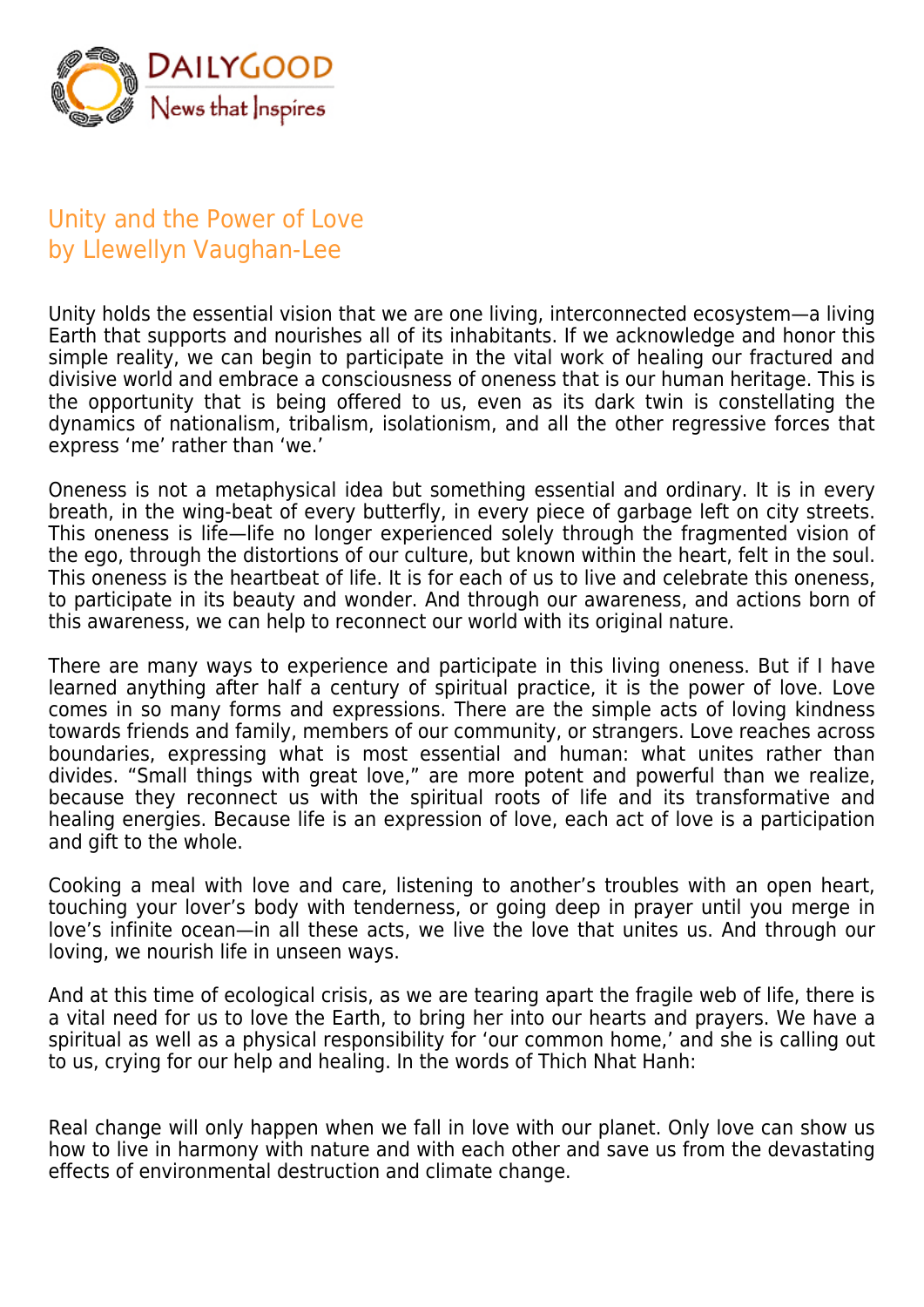We need to reawaken to the power of love in the world. It is our love for the Earth that will heal what we have desecrated, that will guide us through this wasteland and help us to bring light back into our darkening world. Love links us all together in the most mysterious ways, and love can guide our hearts and hands. The central note of love is oneness. Love speaks the language of oneness, of unity rather than separation.

Love can open us to our deep participation in the life of the whole; it can teach us once again how to listen to life, feel life's heartbeat, sense its soul. It can open us to the sacred within all of creation and can reconnect us with our primal knowing that the Divine is present in everything—in every breath, every stone, every animate and inanimate thing. In the oneness of love, everything is included, and everything is sacred.

And from there, we can begin to respond. We cannot return to the simplicity of an indigenous lifestyle, but when we let love guide us we can become more aware of the oneness of life and recognize that how we are and what we do at an individual level affects the global environment, both outer and inner. We can learn how to live in a more sustainable way, according to a deeper understanding of sustainability that rests on an acknowledgment of the sacred within creation. We can live more simply, saying no to unnecessary material things in our outer lives. We can also work inwardly to heal the spiritual imbalance in the world. Our individual conscious awareness of the sacred within creation reconnects the split between spirit and matter within our own soul, and also—because we are so much more a part of the spiritual body of the Earth than we realize—within the soul of the world.

Love is the most powerful force in the universe. Love draws us back to love, love uncovers love, love makes us whole, and love takes us Home. In the depths of the soul we are loved by God. This is the deepest secret of being human, the bond of love that is at the core of our being and belongs to all that exists. And the more we live this love, the more we give ourself to this mystery that is both human and divine, the more fully we participate in life as it really is, in its wonder and moment by moment revelation.

Love and care—care for each other, care for the Earth—are the simplest and most valuable human qualities. And love belongs to oneness. We know this in our human relationships, how love draws us closer, and in its most intimate moments we can experience physical union with another. It can also awaken us to the awareness that we are one human family, even as our rulers become more authoritarian, our politics more divisive. And on the deepest level, love can reconnect us with our essential unity with all of life, with the Earth herself.

The Earth is a living oneness born from love, being remade by love each instant. And we can be part of its spiritual transformation, its awakening. The Earth is waiting and needing our participation. It has been wounded by our greed and exploitation, and by our forgetfulness of its sacred nature. It needs us to remember and reconnect, to live the oneness that is our true nature. And love is the simplest key to this oneness, this remembrance. Love is the most ordinary, simplest, and most direct way to uncover what is real—the innermost secrets of life. It is at the root of all that exists, as well as in every bud breaking open at springtime, every fruit ripening in fall.

Love will remind us that we are a part of life—that we belong to each other and to this living, suffering planet. Love will reconnect us to the sacred ways known to our ancestors,